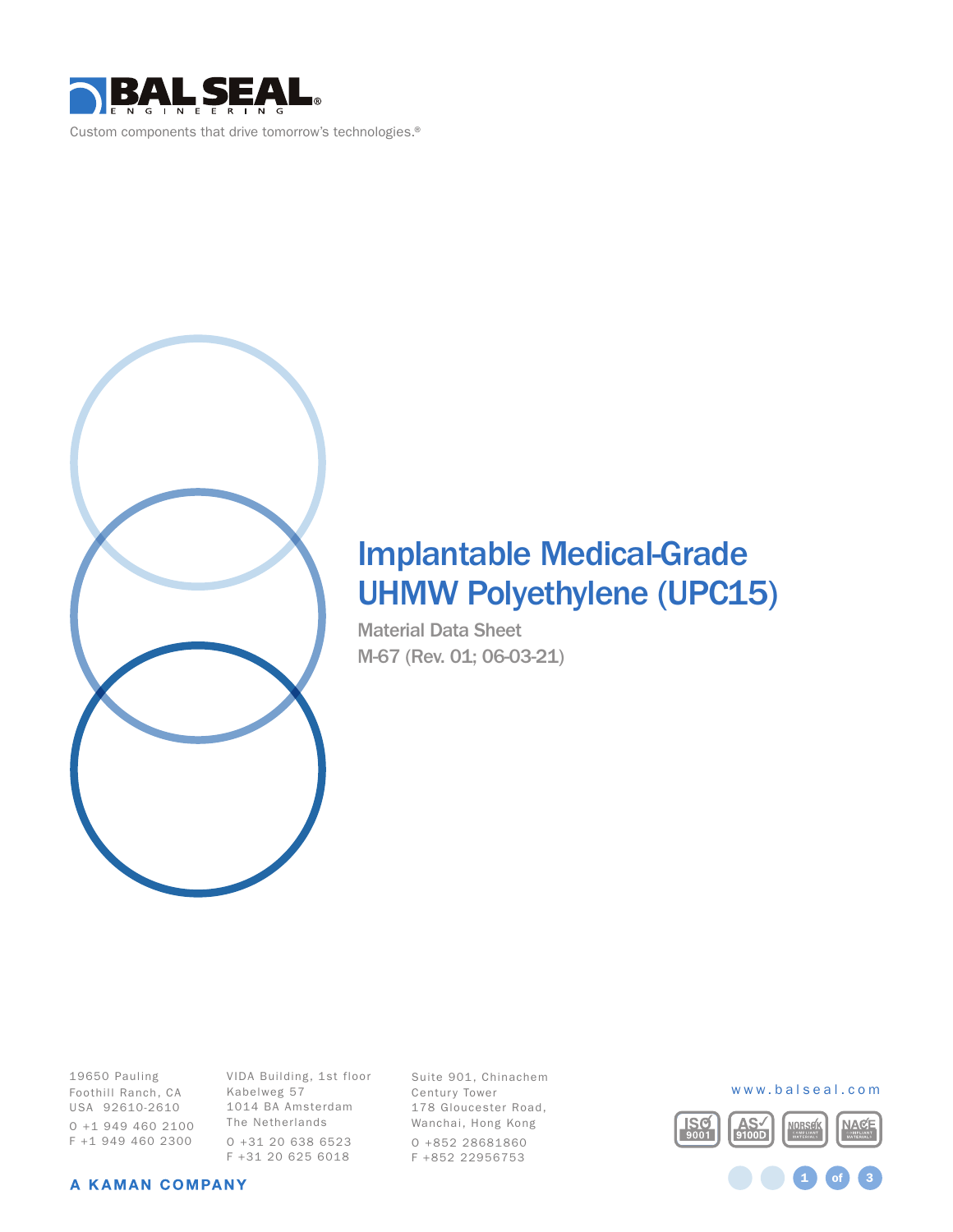### **Overview**

UPC15 is an ultra-high molecular weight (UHMW) polyethylene-based material. It is manufactured through an extrusion process in a clean room environment for purity, and it is suitable for use in implantable medical, as well as pharmaceutical and food contact sealing applications.

UPC15 has excellent wear resistance in water and other aqueous media. It is recommended for use in temperatures ranging from -450 °F to +180 °F  $(-268 °C)$  to  $+82 °C$ ).

### Chemical Compatibility

UPC15 exhibits excellent compatibility with most fluids and gases, including ketones, alcohols, amines, and esters. It has limited applications with oxidizing acids and chlorinated solvents. For more details, reference Technical Report 60A, "Chemical Compatibility Guide," in the technical library section of our website at www.balseal.com.

UPC15 can be repeatedly sterilized with standard ethylene oxide (EtO) methods without loss of biocompatibility or degradation of mechanical properties.

#### FDA Compliance

UPC15 is a USP Class VI pre-qualified material for implantable, medical, and pharmaceutical applications. It has been tested and verified by an accredited independent authority to meet ISO 10993-3,-4,-5,-6,-10,-11 (genotoxicity, hemocompatibility, cytotoxicity, implantation, irritation, systemic toxicity).

UPC15 is compliant with FDA regulation 21 CFR 177.1520, and is determined by the FDA to be safe and acceptable for use in food contact.

#### Color

White (color variations may occur during processing).